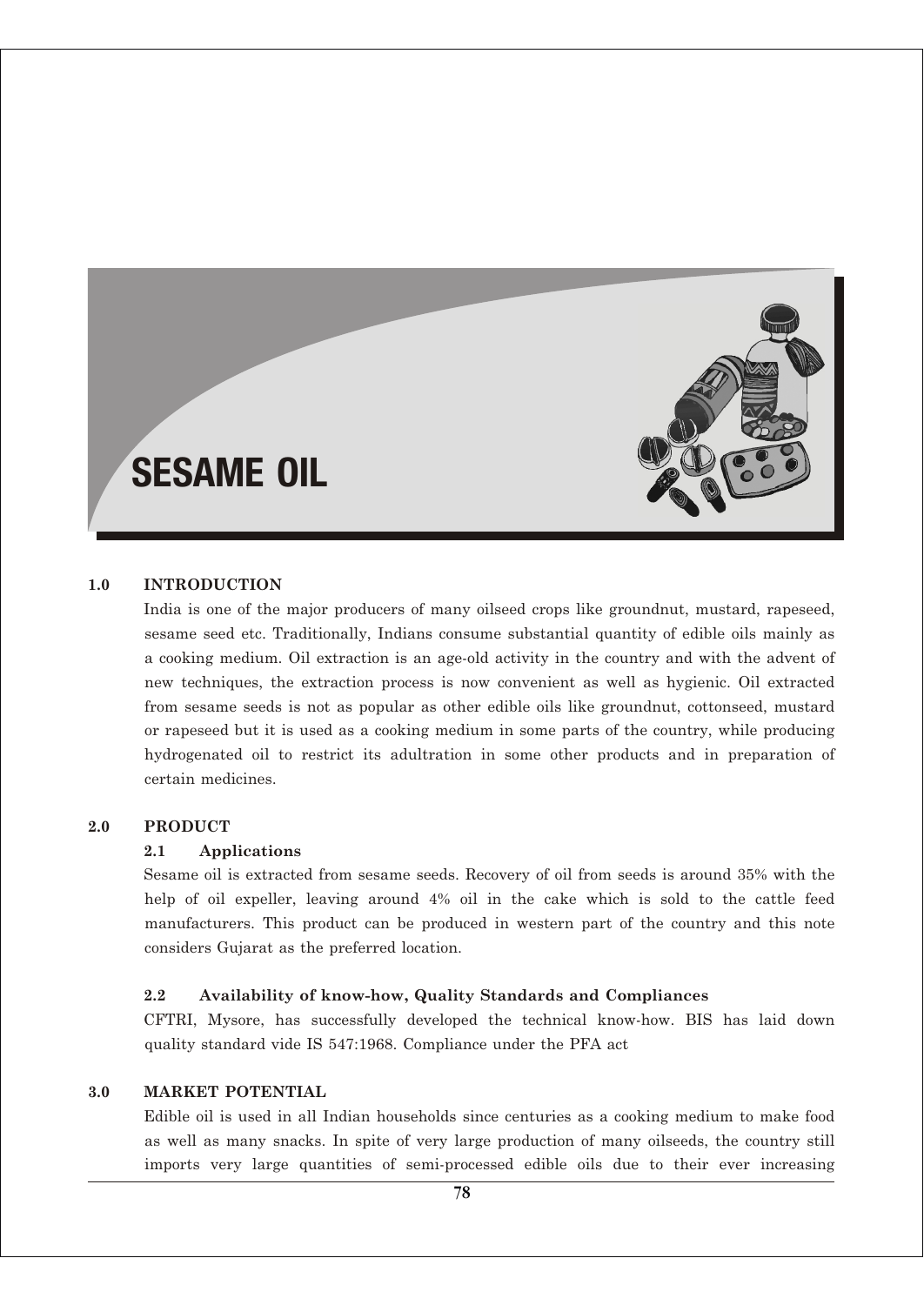demand. Apart from use in households, there is a vast market among of restaurants, dhabas, canteens and hostels, certain food processing units, farsan or snack makers, caterers and so on. Use of sesame seed oil is not as high as some other edible oils and hence a moderate production capacity has to be planned. But it has certain industrial applications as well and it is used while making hair oil, hydrogenated oil and certain medicines.

#### **4.0 MANUFACTURING PROCESS**

It is simple and standardised. Sun-dried seeds are cleaned on shaker screen to remove stone, dust etc. and then they are fed to expeller wherein oil is extracted. This process is repeated to extract maximum oil. Oil is then filtered on filter press and packed. About 35% oil is extracted and balance is known as de-oiled cake which is sold to cattlefeed producers.

#### **5.0 CAPITAL INPUTS**

#### **5.1 Land and Building**

Land measuring to around 200 sq.mtrs. with built-up area of 100 sq.mtrs. is enough for production, packing and storage. Cost of land is assumed to be Rs.60,000/- whereas construction cost is taken as Rs. 2.50 lacs.

#### **5.2 Machinery**

To install annual processing capacity of 200 tonnes with 300 working days and double shift working, following machinery shall be required:

| <b>Item</b>                                                                           | Qty.           | Price (Rs.) |
|---------------------------------------------------------------------------------------|----------------|-------------|
| Oil Expellers complete with long heating kettle,<br>other accessories and electricals | $\overline{2}$ | 2,50,000    |
| Filter Press with plunger pump, filter cloth etc.                                     |                | 40,000      |
| Mini Boiler                                                                           |                | 40,000      |
| Shaker Screen with Blower                                                             |                | 20,000      |
| Weighing Scale, Oil storage tanks etc.                                                |                | 25,000      |
|                                                                                       | Total          | 3,75,000    |

#### **5.3 Miscellaneous Assets**

Other assets like furniture and fixtures, electrical, working tables etc. would cost Rs. 60,000/-.

#### **5.4 Utilities**

Total power requirement shall be 40 HP whereas water requirement per day would be 1000 ltrs.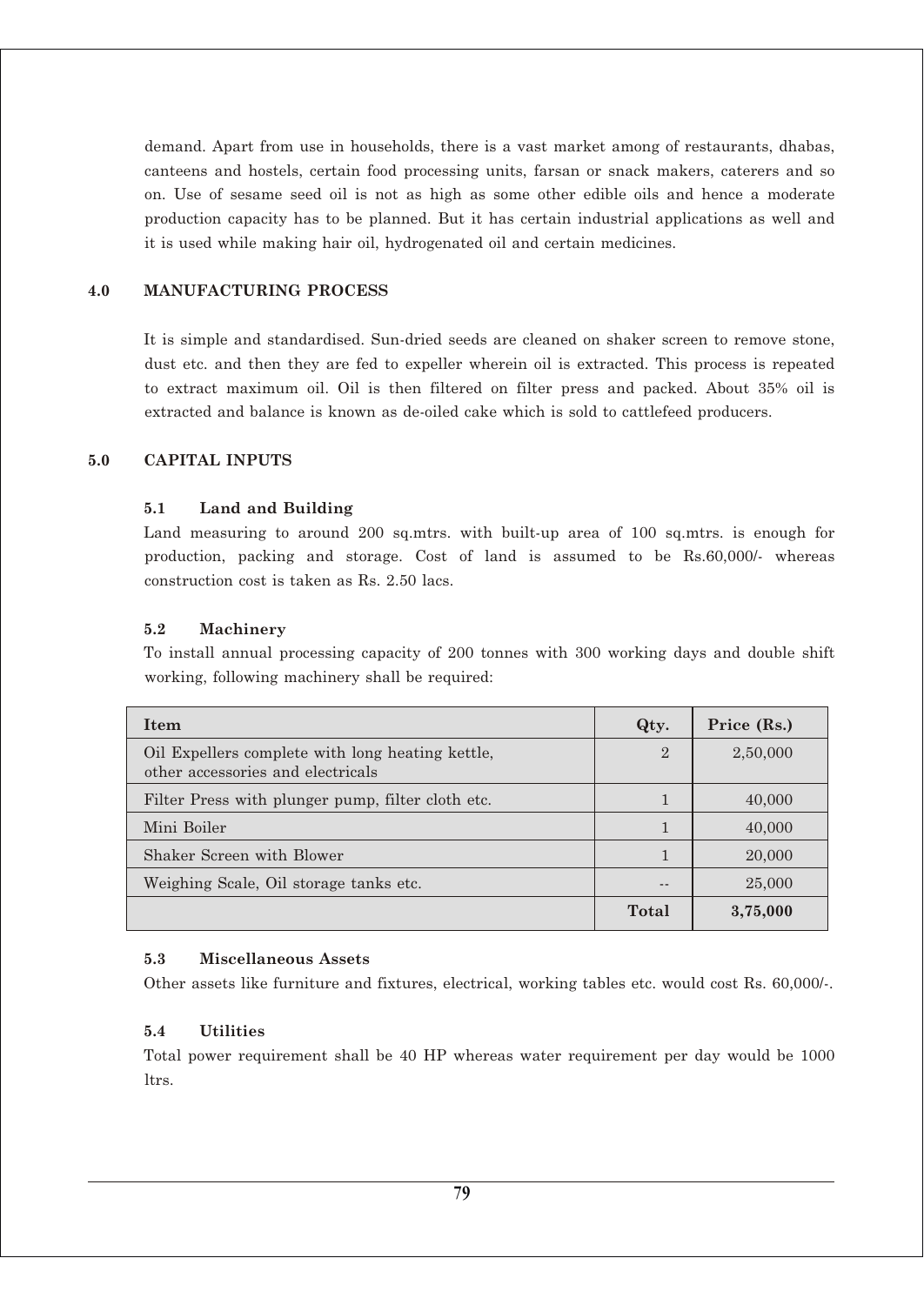## **5.5 Raw and Packing Materials**

The most important raw material would be good quality sesame seeds. Annual production of the state is around 75,000 tonnes with Botad, Dhaari, Rajkot being the major centres. Availability of sesame seeds would be sesonal and hence factory would work for 8 months. Oil will be packed in plastic containers of different sizes whereas packing of de-oiled cake would be in second-hand gunny bags.

## **6.0 MANPOWER REQUIREMENTS**

| <b>Particulars</b> | Nos.           | Monthly<br>Salary (Rs.) | <b>Total Monthly</b><br>Salary (Rs.) |
|--------------------|----------------|-------------------------|--------------------------------------|
| Machine Operators  | $\mathfrak{D}$ | 3,000                   | 6,000                                |
| Skilled Workers    | $\overline{2}$ | 2,500                   | 5,000                                |
| Unskilled Workers  | 4              | 1,250                   | 5,000                                |
| Salesman           |                | 2,500                   | 2,500                                |
|                    |                | Total                   | 18,500                               |

## **7.0 TENTATIVE IMPLEMENTATION SCHEDULE**

| Activity                                                          | Period (in months) |
|-------------------------------------------------------------------|--------------------|
| Application and sanction of loan                                  | $\mathcal{D}$      |
| Site selection and commencement of civil work                     |                    |
| Completion of civil work and placement of<br>orders for machinery | $\overline{4}$     |
| Erection, installation and trial runs                             |                    |

## **8.0 DETAILS OF THE PROPOSED PROJECT**

#### **8.1 Land and Building**

| <b>Particulars</b> | Area (Sq.Mtrs) | $Cost$ (Rs.) |  |
|--------------------|----------------|--------------|--|
| Land               | 200            | 60,000       |  |
| Building           | 100            | 2,50,000     |  |
|                    | <b>Total</b>   | 3,10,000     |  |

#### **8.2 Machinery**

The total cost of machinery is expected to be Rs. 3.75 lacs as discussed earlier.

#### **8.3 Miscellaneous Assets**

A provision of Rs. 60,000/- would take care of other assets as stated before.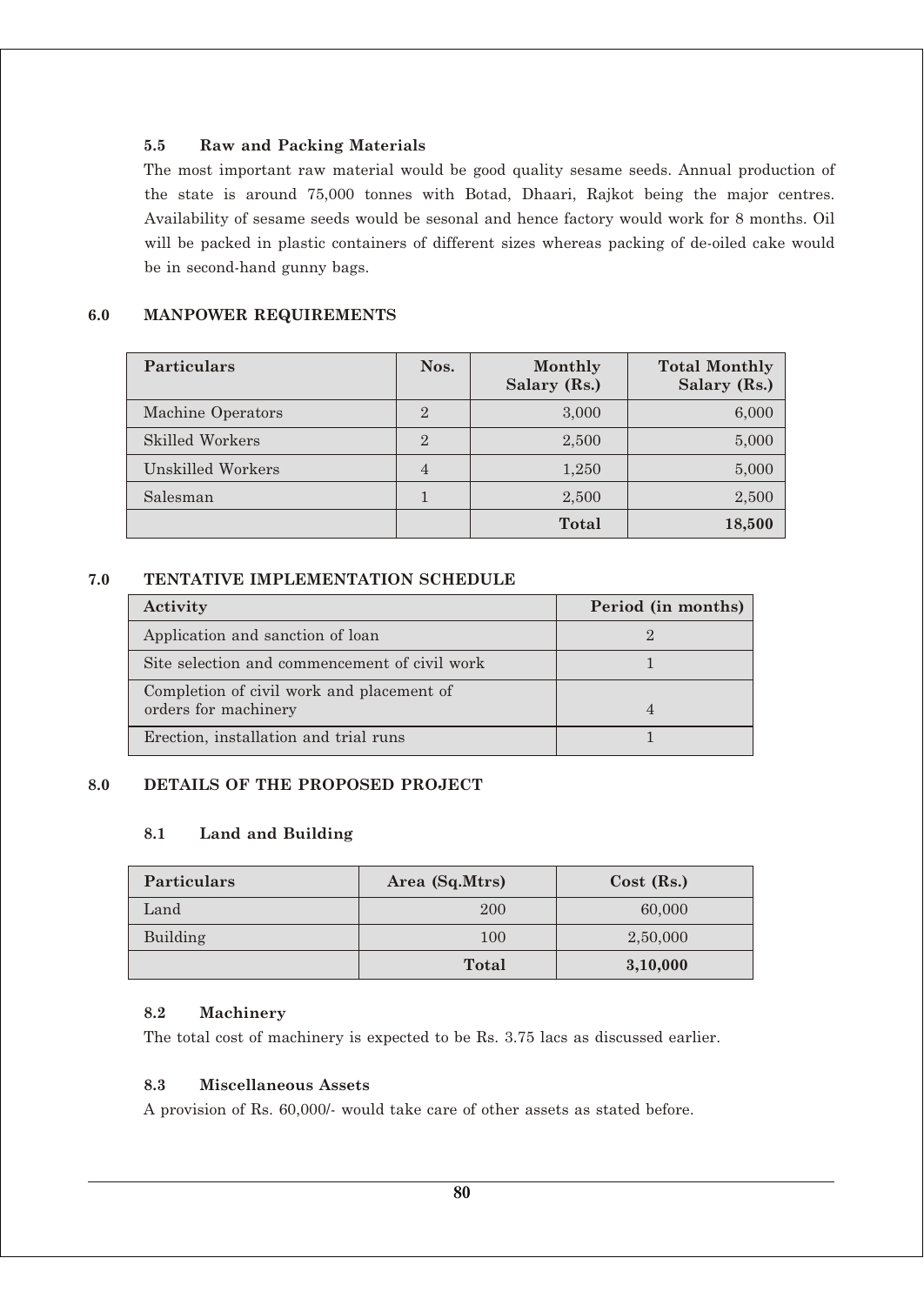## **8.4 Preliminary & Pre-operative Expenses**

A provision of Rs. 75,000/- would take care of pre-production expenses like registration, administrative and travelling expenses, interest during implementation and trial-runs, etc.

## **8.5 Working Capital Requirements**

At 65% working in the first year, the working capital needs would be as under.

(Rs. in lacs)

| <b>Particulars</b>             | Period              | <b>Margin</b> | Total | Bank  | Promoters |
|--------------------------------|---------------------|---------------|-------|-------|-----------|
| Stock of Raw Materials         | $\frac{1}{2}$ Month | 30%           | 1.20  | 0.85  | 0.35      |
| <b>Stock of Finished Goods</b> | $\frac{1}{2}$ Month | 25%           | 1.35  | 1.00  | 0.35      |
| Receivables                    | $\frac{1}{2}$ Month | 25%           | 1.60  | 1.20  | 0.40      |
| Working Expenses               | 1 Month             | 100%          | 0.30  | $- -$ | 0.30      |
|                                |                     | <b>Total</b>  | 4.45  | 3.05  | 1.40      |

#### **8.6 Cost of the Project & Means of Financing**

|                                                                   | (Rs. in lacs) |
|-------------------------------------------------------------------|---------------|
| <b>Item</b>                                                       | Amount        |
| Land and Building                                                 | 3.10          |
| Machinery                                                         | 3.75          |
| Miscellaneous Assets                                              | 0.60          |
| P&P Expenses                                                      | 0.75          |
| Contingencies $@10\%$ on Land and<br>Building & Plant & Machinery | 0.70          |
| Working Capital Margin                                            | 1.40          |
| Total                                                             | 10.30         |
| <b>Means of Finance</b>                                           |               |
| Promoters' Contribution                                           | 3.20          |
| Term Loan from Bank/FI                                            | 7.10          |
| Total                                                             | 10.30         |
| Debt Equity Ratio                                                 | 2.21:1        |
| Promoters' Contribution                                           | 31%           |

Financial assistance in the form of grant is available from the Ministry of Food Processing Industries, Govt. of India, towards expenditure on technical civil works and plant and machinery for eligible projects subject to certain terms and conditions.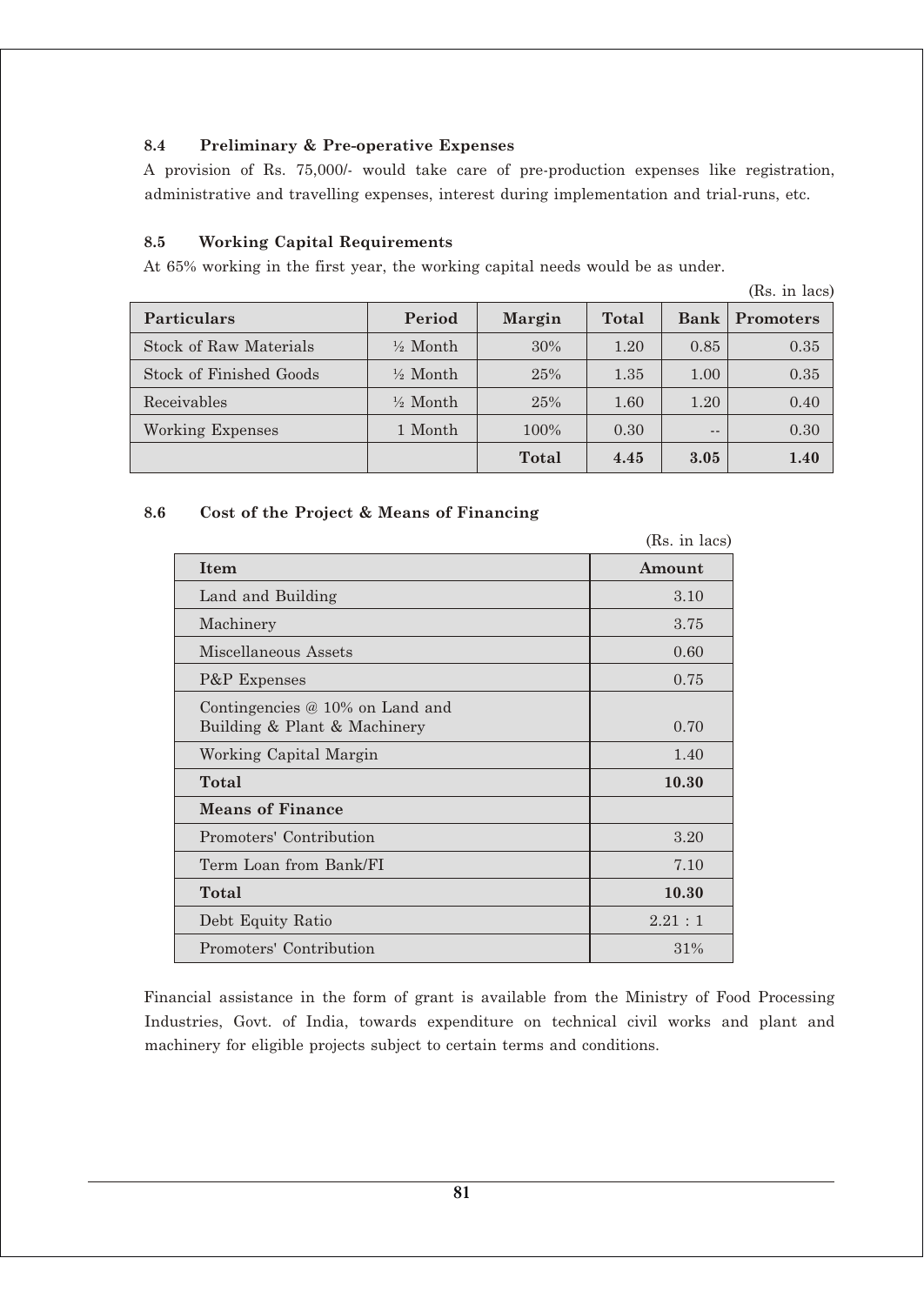## **9.0 PROFITABILITY CALCULATIONS**

#### **9.1 Production Capacity & Build-up**

As against the rated capacity of 200 tonnes, actual utilisation during season of 8 months is envisaged to be 65% and second year onwards at 75%.

#### **9.2 Sales Revenue at 100%**

|             |                  |                    | (Rs. in lacs) |
|-------------|------------------|--------------------|---------------|
| Product     | Qty.<br>(Tonnes) | Price/Ton<br>(Rs.) | Value         |
| Sesame Oil  | 70               | 75,000             | 52.50         |
| Doiled Cake | 120              | 5,000              | 6.00          |
|             |                  | <b>Total</b>       | 58.50         |

#### **9.3Raw and Packing Materials Required at 100%**

(Rs. in lacs)

| <b>Product</b>                     | Qty.<br>(Tonnes) | Price/Ton<br>(Rs.) | Value |
|------------------------------------|------------------|--------------------|-------|
| Seasame Seeds                      | 200              | 21,000             | 42.00 |
| <b>Packing Material and others</b> | $- -$            | $- -$              | 2.23  |
|                                    |                  | Total              | 44.23 |

#### **9.4 Utilities**

Annual cost of utilities at 100% would be Rs. 80,000/-.

#### **9.5 Interest**

Interest on term loan of Rs. 6.60 lacs is calculated @ 12% per annum assuming repayment in 4 years including a moratorium period of six months. On working capital loan from bank it is taken at 14% per annum.

#### **9.6 Depreciation**

It is calculated @ 10% on building and 15% on machinery and miscellaneous assets on WDV basis.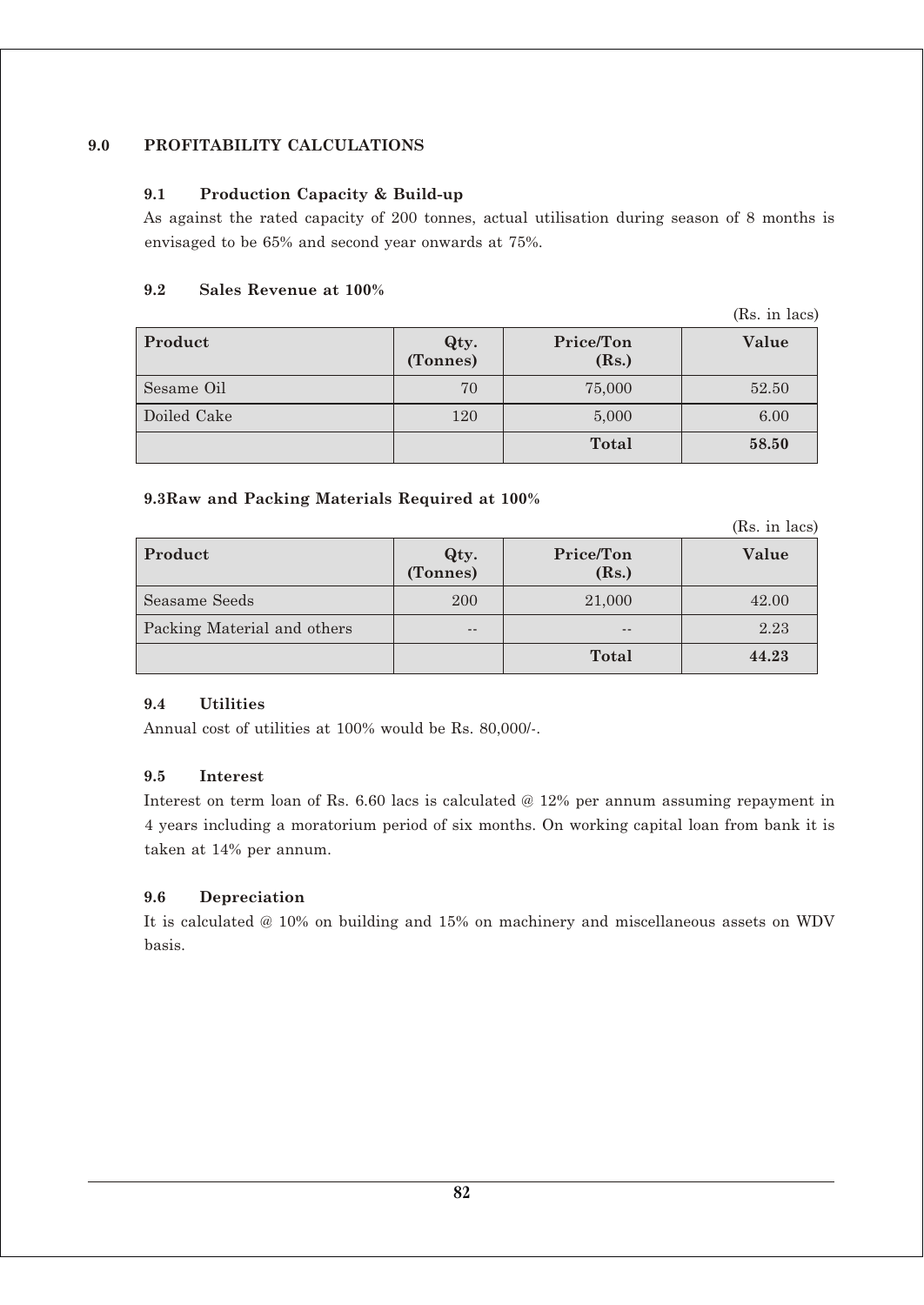# **10.0 PROJECTED PROFITABILITY**

|              |                                       |                    | (Rs. in lacs) |
|--------------|---------------------------------------|--------------------|---------------|
| No.          | Particulars                           | 1st Year           | 2nd Year      |
| $\mathbf{A}$ | <b>Installed Capacity</b>             | --- 200 Tonnes --- |               |
|              | Capacity Utilisation                  | 60%                | 75%           |
|              | Sales Realisation                     | 38.00              | 43.90         |
| B            | <b>Cost of Production</b>             |                    |               |
|              | Raw and Packing Materials             | 28.75              | 33.20         |
|              | <b>Utilities</b>                      | 0.52               | 0.60          |
|              | Salaries                              | 1.48               | 1.70          |
|              | Stores and Spares                     | 0.12               | 0.18          |
|              | Repairs & Maintenance                 | 0.18               | 0.27          |
|              | Selling Expenses @ 5%                 | 1.90               | 2.20          |
|              | Administrative Expenses               | 0.42               | 0.54          |
|              | <b>Total</b>                          | 33.37              | 38.69         |
| $\mathbf C$  | Profit before Interest & Depreciation | 4.63               | 5.21          |
|              | Interest on Term Loan                 | 0.78               | 0.63          |
|              | Interest on Working Capital           | 0.43               | 0.54          |
|              | Depreciation                          | 0.90               | 0.77          |
|              | Profit before Tax                     | 2.52               | 3.27          |
|              | Income-tax @ 20%                      | 0.50               | 0.65          |
|              | Profit after Tax                      | 2.02               | 2.62          |
|              | Cash Accruals                         | 2.92               | 3.39          |
|              | Repayment of Term Loan                | 0.95               | 1.90          |

#### **11.0 BREAK-EVEN ANALYSIS** (Rs. in lacs)

| N <sub>o</sub> | <b>Particulars</b>             | Amount |       |
|----------------|--------------------------------|--------|-------|
| [A]            | <b>Sales</b>                   |        | 38.00 |
| [B]            | <b>Variable Costs</b>          |        |       |
|                | Raw and Packing Materials      | 28.75  |       |
|                | Utilities (70%)                | 0.36   |       |
|                | Salaries (70%)                 | 1.04   |       |
|                | Stores & Spares                | 0.12   |       |
|                | Selling Expenses (70%)         | 1.33   |       |
|                | Admn Expenses (50%)            | 0.21   |       |
|                | Interest on WC                 | 0.43   | 32.24 |
| [C]            | Contribution [A] - [B]         |        | 5.76  |
| [D]            | <b>Fixed Cost</b>              |        | 3.24  |
| [E]            | Break-Even Point $[D]$ + $[C]$ |        | 56%   |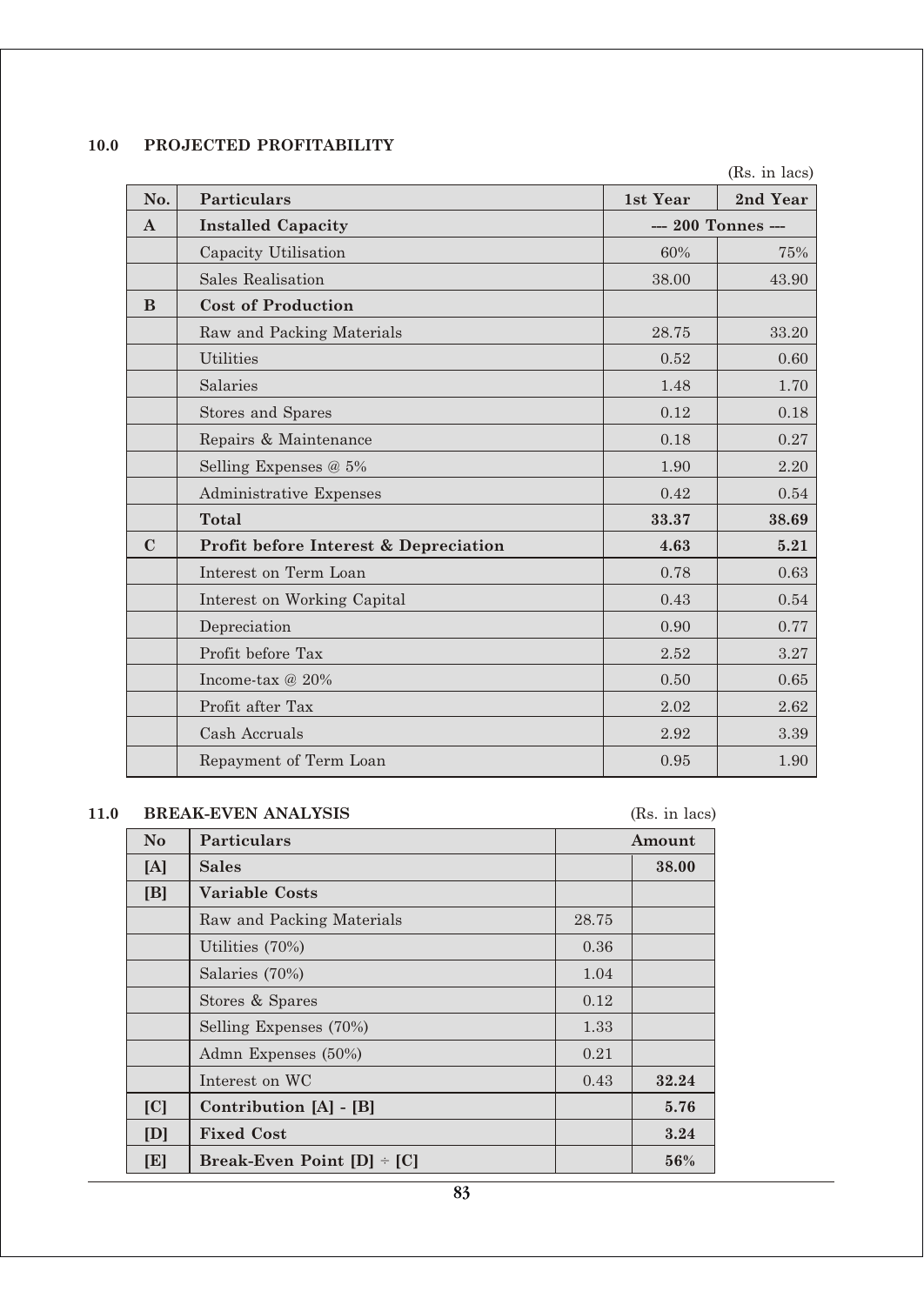## **12.0 [A] LEVERAGES**

**Financial Leverage**

 $=$  EBIT/EBT

 $= 3.73 \div 2.52$ 

 $= 1.48$ 

### **Operating Leverage**

 $=$  Contribution/EBT  $\,$  $= 5.76 \div 2.52$  $= 2.29$ 

# **Degree of Total Leverage**

$$
= FL/OL
$$

$$
= 1.48 \div 2.29
$$

$$
= 0.65
$$

## **[B] Debt Service Coverage Ratio (DSCR)**

(Rs. in lacs)

| <b>Particulars</b>  | 1st Yr | 2nd Yr | 3rd Yr | 4th Yr |
|---------------------|--------|--------|--------|--------|
| Cash Accruals       | 2.92   | 3.39   | 3.78   | 4.12   |
| Interest on TL      | 0.78   | 0.63   | 0.37   | 0.19   |
| Total [A]           | 3.70   | 4.02   | 4.15   | 4.31   |
| Interest on TL      | 0.78   | 0.63   | 0.37   | 0.19   |
| Repayment of TL     | 1.00   | 2.00   | 2.00   | 2.10   |
| Total [B]           | 1.78   | 2.63   | 2.37   | 2.29   |
| $DSCR [A] \div [B]$ | 2.14   | 1.59   | 1.83   | 2.11   |
| <b>Average DSCR</b> |        |        |        |        |